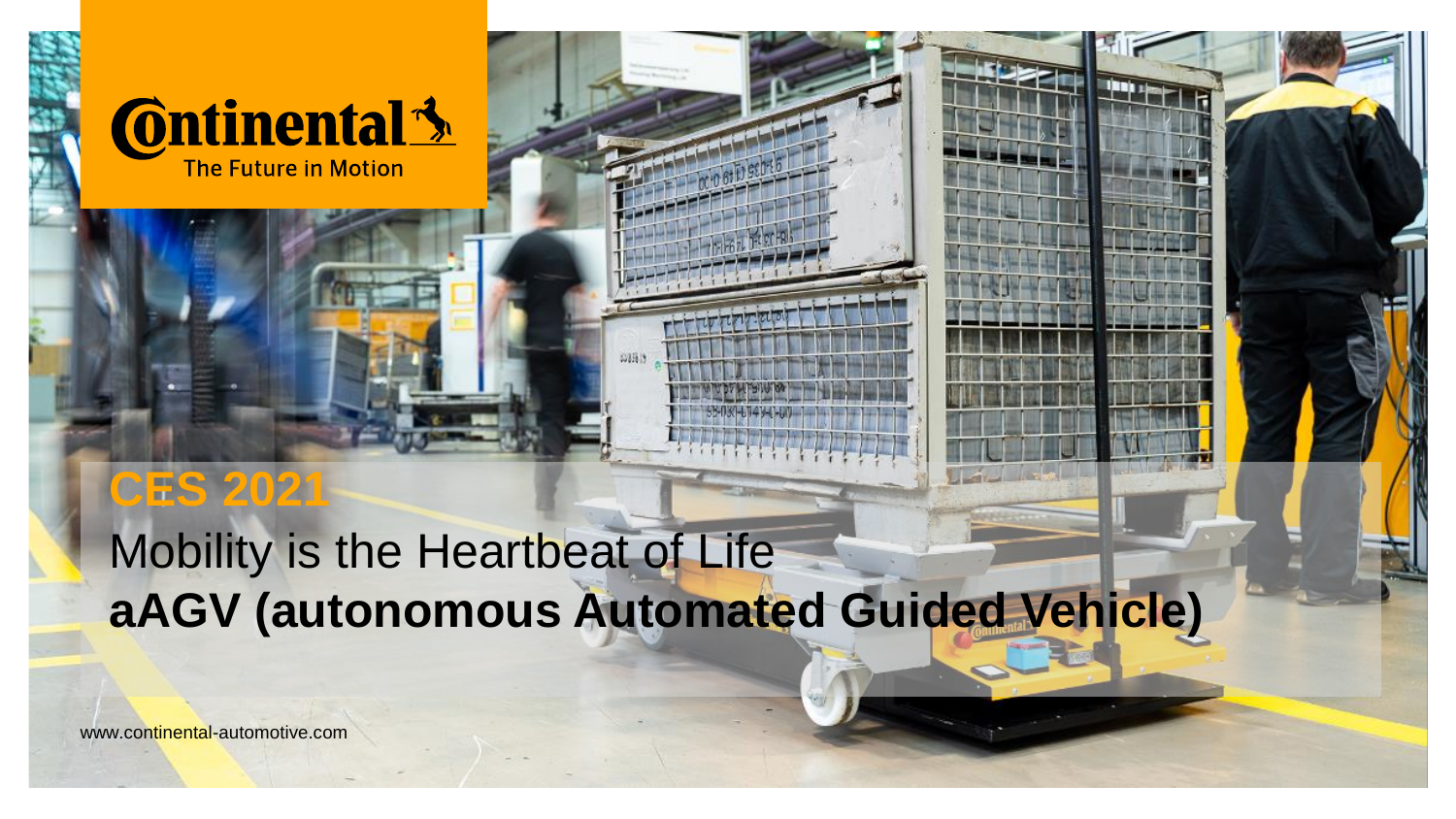### **aAGV (autonomous Automated Guided Vehicle)** AMS

### *Increase efficiency in production is an important contribution to long-term competitiveness.*

Alexander Schmitt – Head of Segment

- Continental develops a state-of-the-art, autonomous transport vehicle to further increase the efficiency of its own production.
- This technological solution is an integral part of Continental's Industry 4.0 strategy.
- The aAGV align themselves to the correct direction and flexibly avoid obstacles.
- The expertise from highly-reliable automotive-grade environmental sensors such as radar, camera, ultrasonic, and LiDAR, as well as sensor fusion and the environment model, was a key component in the development of the aAGV.
- Volume production is to begin after the test phase. It is also planned to offer the system outside Continental at a later point in time.



› *Contact: Benedikt Grudda (AMS HBS* Communications)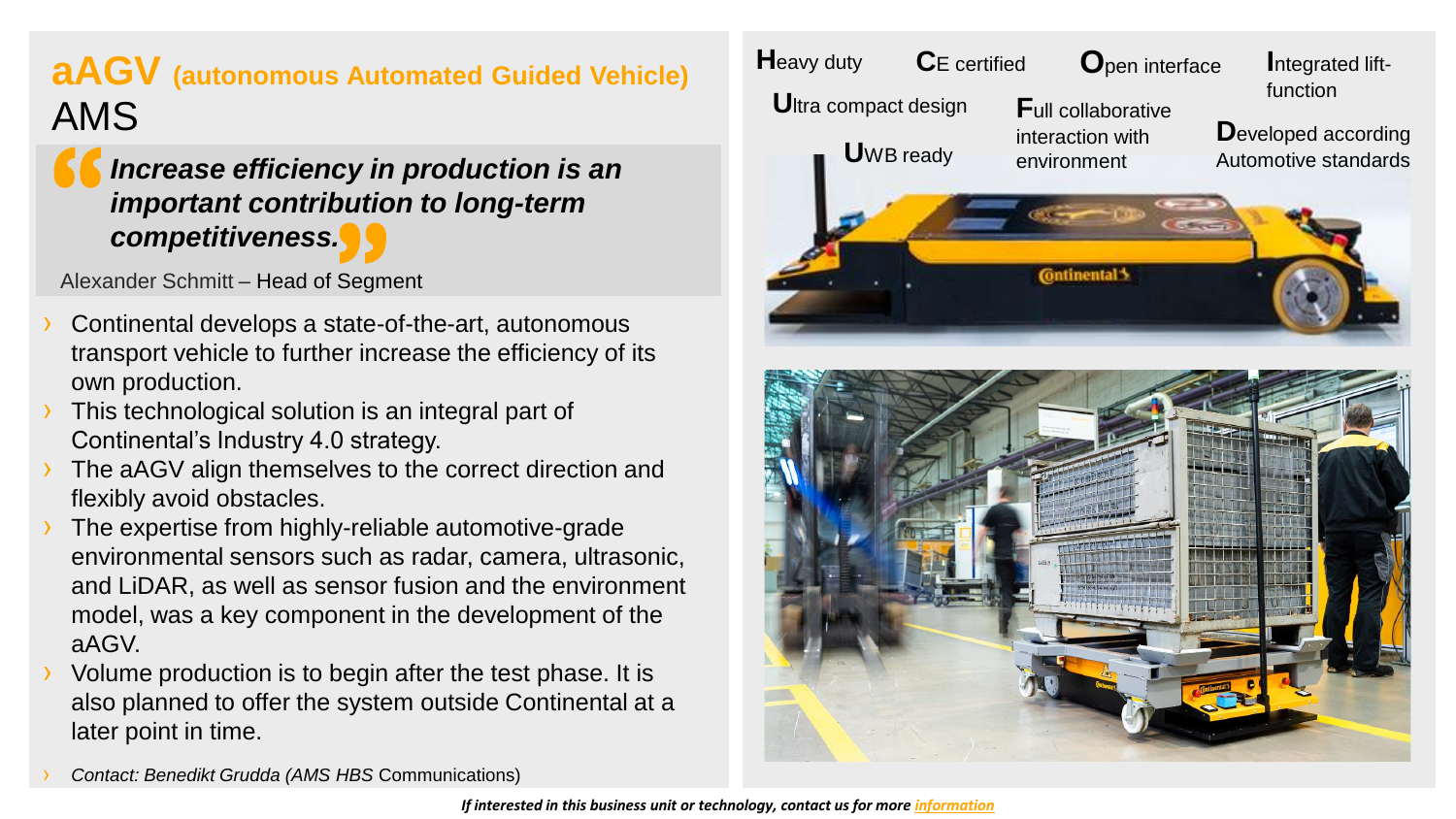## **More Information** Get in touch with us!



**[www.continental-automotive.com](http://www.continental.com/en-us) [www.continental.com/en-us](http://www.continental.com/en-us)**



Get in touch with us here: **[Contact Form](https://www.continental-automotive.com/en-gl/Passenger-Cars/General-Information/General-Contact)**